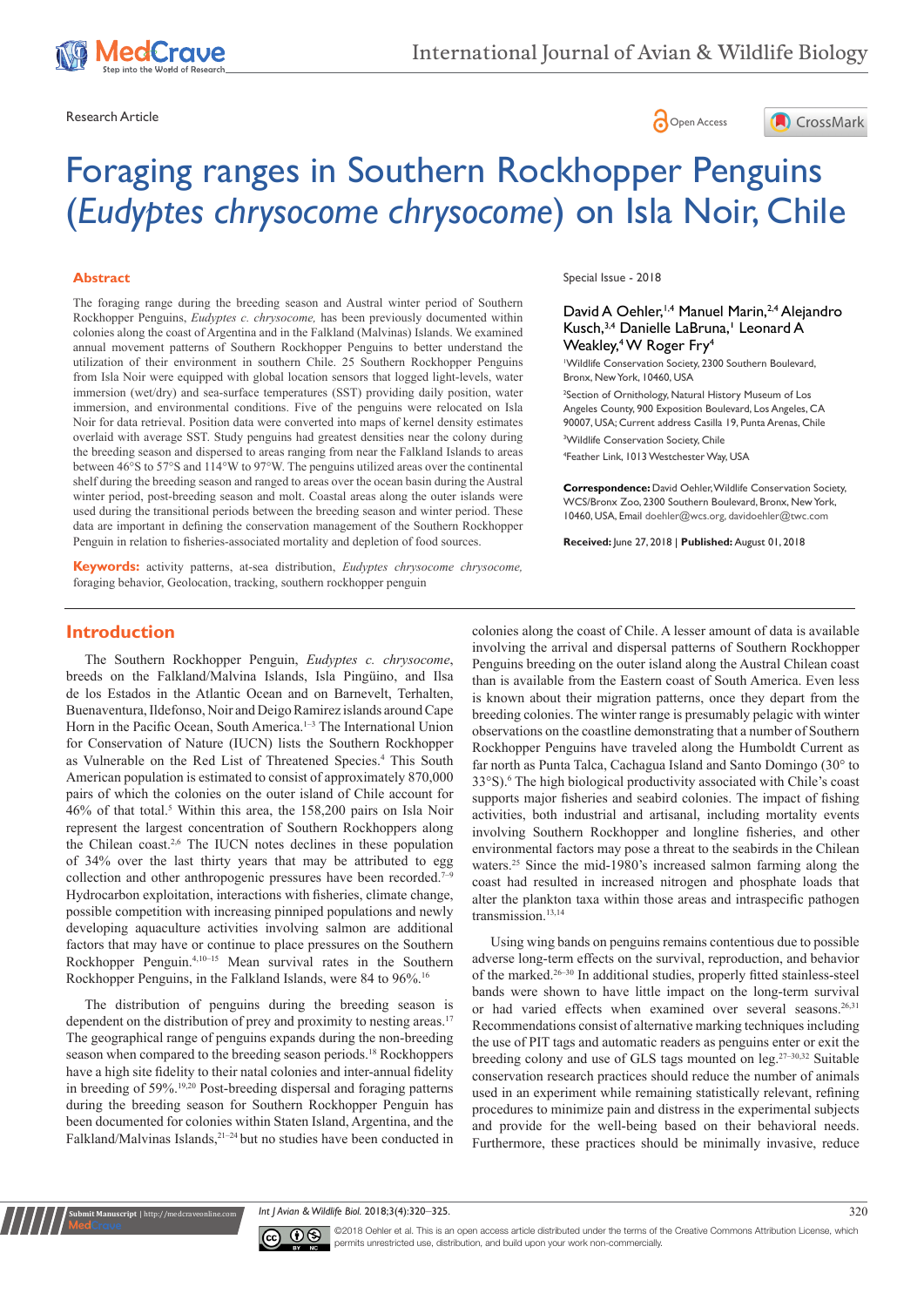animal welfare impacts and determine the best attachment methods minimizing those adverse effects, including temporal elements.<sup>33</sup>

In this paper, we compare foraging ranges of Southern Rockhopper Penguins from Isla Noir and how those ranges vary between the breeding season, including the period of molt, and the post-breeding period. The goal of the study was to document the habitat preferences during these two periods. The use of kernel density estimates allows for the mean modeling density surface to illustrate these findings. Monitoring populations and annual migrations of penguins, such as the Southern Rockhopper Penguin, may provide a better understanding of the pressures on these populations and provide policymakers with information on the performance of their conservation and resource management measures and data to increase the protection of the vital zones.

## **Materials and methods**

As a precursor to this study, we conducted *ex-situ* and *in-situ* trials of wing band and leg band attachments of the tracking devices. Several studies reported key long-term negative effects utilizing wing bands in King Penguins, *Aptenodytes patagonicus*. 27,30 To reduce these negative effects, during a short-term study, we tested novel wing band designs on captive Rockhopper Penguins and minimized the size and weight of the tracking device. Initial field trials employed both wing and leg bands to determine if the short-term effects negatively impacted nest attendance or caused abrasion or disruption in waterproofing.

Two captive Rockhopper Penguins were fitted with the wing-bands and attached GLS tags at the Cincinnati Zoo & Botanical Garden in June 2008. For this application, we attached "dummy" GLS units and released the birds back into the sub-Antarctic seabird display. Daily observations involved normal notations of behavior and examination of the banding site. These bands and units were removed after a sixmonth deployment.

We conducted a field trial of the GLS tags on 13 November 2009, in the Southern Rockhopper Penguin colony on Isla Noir, Chile to determine the efficacy of wing-band versus leg-band attachment. A total of 18 adult Southern Rockhopper Penguins were equipped with non-transmitting GLS tags; nine wing-bands and nine leg-band attached GLS. Retrieval of the units was completed on 11 November 2010. Programming of the units involved the collection of locational data points between 13 November 2009 and 1 March 2010.

### **Study Area and study period**

Field activities were conducted on 14 December 2012 and 12-15 and 25 November 2013, in the Southern Rockhopper Penguin colony on Isla Noir, Chile (54.46°S, 72.97°W). All scientific research permits were obtained to visit and conduct this scientific investigation through the Chilean Government.

#### **Geolocational tracking**

A total of 25, approximately 50% male and 50% female, adult Southern Rockhopper Penguins, were equipped with non-transmitting geolocational archival (GLS) tags (Lotek Wireless Inc., Newmarket, Ontario, Canada) to observe foraging and migration patterns. Five penguins were relocated and the GLS tags retrieved on 25 November 2013 and data were downloaded successfully from those tags. The GLS tags were attached to stainless steel wing bands shaped to minimize hydrodynamic drag. We selected GLS tags because of the

tags' ability to withstand a marine environment and their relatively small size (8x32mm,  $\leq$  g). The tags recorded data every two minutes logging light-levels, water immersion (wet/dry), and sea-surface temperature (SST). Deployment and subsequent retrieval of the GLS tags were timed to coincide peak colony attendance; penguins were tagged in December 2012 and recovered during November 2013. Southern Rockhopper Penguins remain ashore during portions of the nesting season and during their molt in the Austral autumn, staying at sea for several weeks in the Austral spring as they establish territories prior to the breeding season.34 The commencement and end of the winter period were determined via immersion records of the GLS tags and confirmed through the use of camera trap images recorded daily during the study period (Oehler unpublished data). Mean daily seasurface temperatures were recorded throughout the entire GLS tag deployment period.

Estimates of daily location were computed from recovery lightlevel data by Lotek from standard celestial algorithms. Any locations derived from these data with an error ≥120km were noted during processing and subsequently excluded. Light-level data before the end of the period affected by the spring (18-22 March 2013) or autumn (20-24 September 2018) equinox were discarded based on unreliable estimations based on light duration. Foraging locations were overlaid with monthly average sea surface temperature to assist in verification of locational data.

Maximum distance from the colony was calculated as the straight line from the colony to the most distant location received each day throughout the year. Daily maximum distance from the colony was compared among individual penguins.

At sea location data were imported to ArcMap 10.3.1 for Desktop and plotted, then overlaid with monthly average SST data from NOAA's Optimum Interpolation Sea Surface Temperature V2 dataset (http://www.esrl.noaa.gov/psd/data/gridded/data.noaa.oisst.v2.html). Kernel analysis results were divided into seasonal categories involving the breeding season and winter ranges. Probability polygons of foraging density were produced showing 50% and 95% isopleths.

#### **Results**

*Ex-situ* trials: Daily observations involving the captive Rockhopper Penguins, maintained at the Cincinnati Zoo & Botanical Garden, did not denote any device-induced behaviors. Feather wear at the terminal end of the wing-band was noted.

*In-situ* trials: Results of the first field trial of the GLS units demonstrated minor feather wear at the terminal end of the wingbands and minor dermal abrasions on the legs involving the leg-band attachment. 15 (8 wing-band attachment and 7 leg-band attachment) units were retrieved representing 83% of the units deployed correlating with normal rates of return to the colony by adult Southern Rockhopper Penguins. Data from these units were downloaded and data points were filtered due to eliminating excessive error rates of ≥120. Wing-band based GLS units successfully recorded daily location data an average of 36.6 days over the trial period. Leg-band units successfully recoded daily locational data an average of 19.1 days during the same period.

Upon completion of the 2012/2103 season and the retrieval of the tracking units, no obvious physical effects of the device attachment to the wings and/or body condition were noted.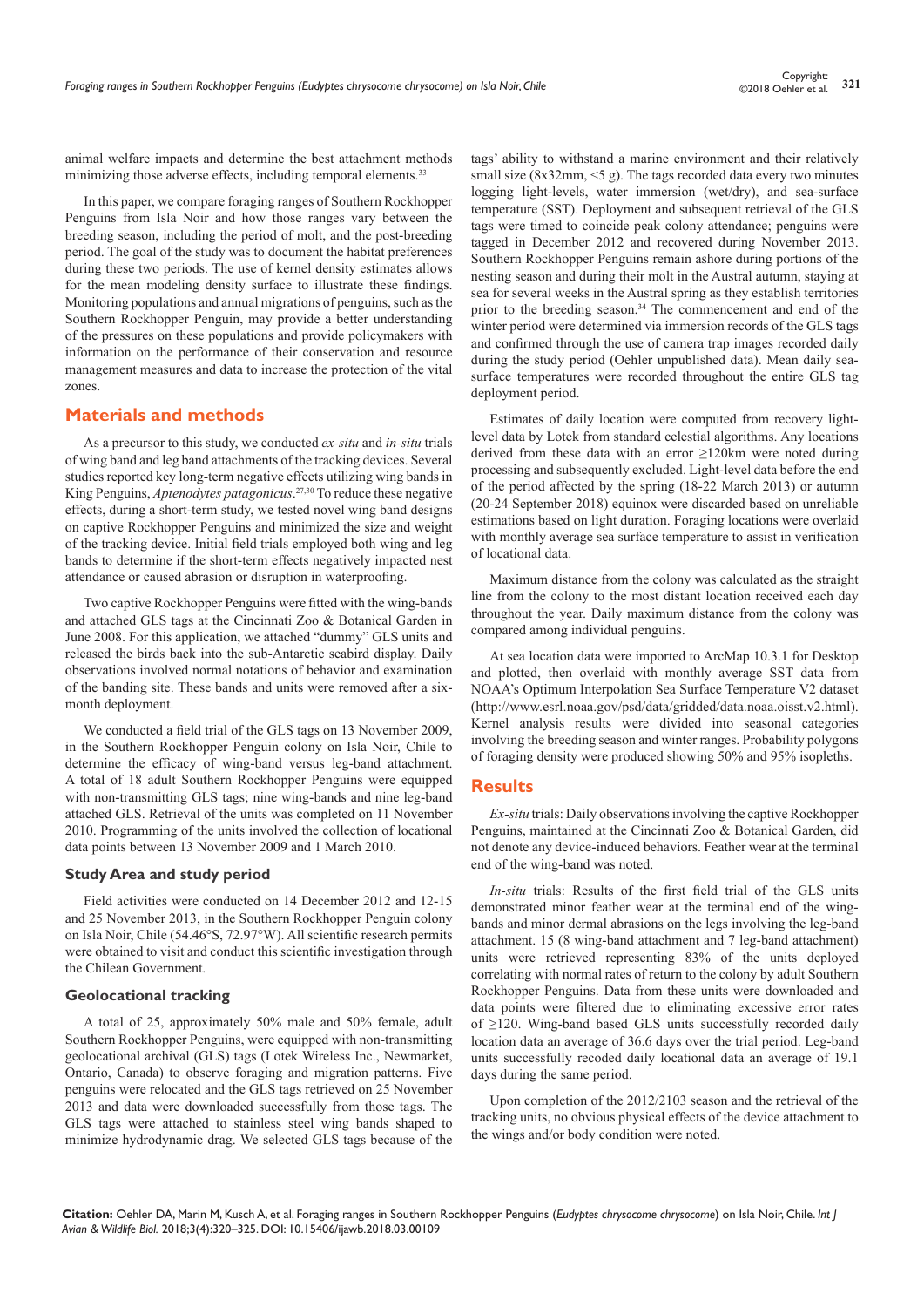Filtering due to excessive error rates of ≥120km removed 66% of all the GLS location results. Clear differences in foraging ranges were apparent between the breeding season including the period of molt and post-breeding winter dispersal period (See Figures 1–3). Median maximum distances from the Isla Noir colony reached by foraging birds were 1118km (SD=697) post-breeding/molt dispersal.



**Figure 1** Range of Southern Rockhopper Penguin during the breeding season and pre-molt, based on kernel range analysis December 2012 through March 2013 from the breeding site (line to Isla Noir) and foraging areas of three females and two males. Density contours reflect 50% (black boundaries) and 95% (red boundaries) correlating with average sea-surface temperatures (SST).



**Figure 2** Winter dispersal range of Southern Rockhopper Penguin based on kernel range analysis April through September 2013 from the breeding site (line to Isla Noir) of three females and two males. Female penguins ranged in an area between 44°S to 57°S and 91°W to 79°W with one male migrating west between 46°S to 57°S and 114°W to 97°W and the second male traveling around Cape Horn to an area between 59°S to 57°S and 84°W to 73°W. Density contours reflect 50% (black boundaries) and 95% (red boundaries) correlating with average sea-surface temperatures (SST).

During the period involving nesting and molt (October through March) the adult penguins foraged in the area southeast of Isla Noir. The extent of the foraging range is between 48°S to 59°S and 80°W to 70°W. During February and March when the penguins remain on Isla Noir to undergo a complete molt, they forage in the area between 50°S to 64°S and 84°W to 69°W. During October, 21% of the known

locations were detected along the near coastal areas with ocean depths of less than 3000m.



**Figure 3** Range of Southern Rockhopper Penguin based on kernel range analysis October through November 2013 highlighting the transitional route between the winter dispersal range to the breeding site (line to Isla Noir) of three female and two male penguins based on kernel range analysis. Density contours reflect 50% (black boundaries) and 95% (red boundaries) correlating with average sea-surface temperatures (SST).

The results of the kernel analyses during the breeding season were overlaid with average SST and are illustrated in Figures 1&3. Densities were greatest near the colony and within the West Wind Drift Current and the flow into the Cape Horn Current over the Mornington Abyssal Plain, but also include trips into the Straights of Magellan. Foraging areas within the 50% isopleth covered 11,713km² (December 2012– March 2013) and 17,107km² (October–November 2013). Within the 95% isopleth ranges covered 124,486km² (December 2012–March 2013) and 108,103km² (October–November 2013).

Abundance indices, within the colony, were determined based on location data and wet/dry data to outline the phenology. The last penguins departed the colony by 28 March after completion of their annual molt. The first of the adult Southern Rockhopper Penguins returned to the colony beginning on 3 October with peak attendance recorded on 23 and 24 October. The abundance of penguins, based strictly on the indices, was reduced by 50% on 2 November when compared to peak attendance.

Winter dispersal correlates with the departure of the penguins in April and their return to Isla Noir in September. The results of the kernel analyses during the winter period season were overlaid with average SST and are illustrated in Figure 2. During the April – September period the foraging areas within the 50% isopleth covered 465,501km² and the 95% isopleth covered 1,929,341km². In April, the penguins dispersed to diverging sites. Three female penguins foraged in an area between 44°S to 57°S and 91°W to 79°W. One individual male moved farther west and ranged between 46°S to 57°S and 114°W to 97°W. The remaining male penguin traveled around Cape Horn and the foraging area encompassed the area between 59°S to 57°S and 84°W to 73°W, including the region near the Falkland Islands. In July the penguins ranged between 46°S to 57°S and 58°W to 113°W. This range involves the Cape Horn Current as well as the Malvinas Current which one individual bird utilized.

**Citation:** Oehler DA, Marin M, Kusch A, et al. Foraging ranges in Southern Rockhopper Penguins (*Eudyptes chrysocome chrysocome*) on Isla Noir, Chile. *Int J Avian & Wildlife Biol.* 2018;3(4):320‒325. DOI: [10.15406/ijawb.2018.03.00109](https://doi.org/10.15406/ijawb.2018.03.00109)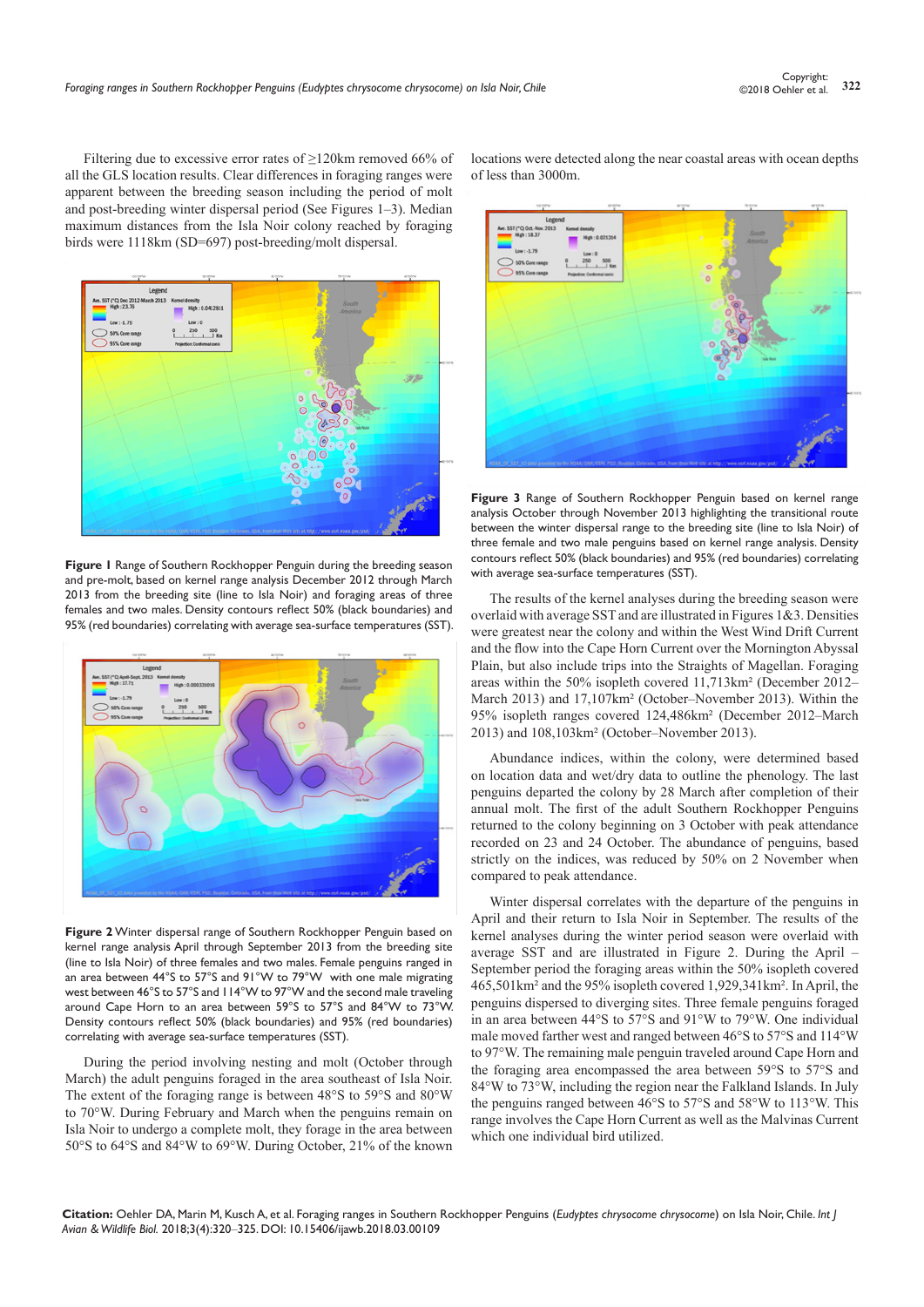Excluding data from January, the mean SST temperatures recorded by the GLS range from 4.16°C in May to 5.33°C in April. The mean SST temperature for January was 7.06°C.

## **Discussion**

This study represents a short-term investigation to determine the annual migration of Southern Rockhopper Penguins. Due to poor weather conditions, retrieval of the GLS tags was limited, although previous trials involved higher rates of retrieval at 83%, which is within normal nest fidelity and survival return rates. It is possible that penguins taxed by GLS tags may require longer foraging periods to maintain body condition when compared to penguins that do not carry such instruments.<sup>35,36</sup> Variances in foraging durations could not be determined within the context of this study. We did conclude that the body condition based on plumage condition of the Southern Rockhopper Penguins that carried the GLS tags for one year was not significantly altered during the study period. The studies conducted were restricted to one-year periods to reduce the stresses involved on the individual penguins. Alternative tracking platforms were eliminated from consideration due to poor data collection in terms of leg mounted GLS units, increased platform size with GPS or satellite tracking units and unsuitability in tracking in a pelagic environment, such as PIT tag marking.

These data describe the annual foraging patterns and distribution of Southern Rockhopper Penguins from Isla Noir, for the first time. The post-breeding winter foraging areas diverged from those observed during the breeding season and period of molt and were larger than those detected during the previous surveys from land or sea-based platforms.<sup>2</sup> Habitat preferences deviated during the breeding season and period of molt and the Austral winter period. Further lack of consistency between individual penguin during the winter period was observed with birds ranging from areas along the continental shelf to ocean basin, contradicting predictions of like habitat dependency. During the reproductive and molt period, the birds are concentrated within the Cape Horn Current, near Isla Noir, which is characterized by a large upwelling system and productive marine ecosystem. During this period the Southern Rockhopper Penguins forage for crustaceans, fish, and cephalopods that are associated with these steep gradients in SST and salinity.24,37 During the non-reproductive period, we expected a more northerly migration based on previous field observations, which occurred, although some individual birds moved southeast and west increasing the extent of that range and overlapping the foraging ranges of populations that breed on the Falkland and Staten Islands. Prey aggregation during this period could not be determined, based on the current set of criteria established by the GLS data provided without further direct observation of the remote locations or individual penguins. By utilizing the location, SST data, along with the correlating wet/dry information of the GLS tags were are able to confirm the relative location of the penguins, on a seasonal basis.

The use of GLS tags allowed for continued monitoring of the Southern Rockhopper Penguins once they departed from Isla Noir for up to one year. The removal of location data involving a mean error of ≥120km did not affect the identification of foraging areas during the breeding season and Austral winter. Although transition between these periods is somewhat lacking, the use of kernel density estimates has provided delineation of boundaries around high densities of the Southern Rockhopper Penguins within the coastal areas of Chile. The distances traveled during these periods almost certainly accounted for

the consistent errors in logging daily locations. The GLS tags provided sufficient data to identify foraging ranges in these pelagic birds and highlight the need to further study annual movements in addition to the foraging range during the nesting season due to possible inter-annual variability influenced by the variability in oceanographic systems.<sup>38</sup>

Through the Convention on Biological Diversity, governments have pledged to safeguard 10% of the world's oceans areas, establishing Marine Protected Areas (MPAs), although the utilization of seabird data is only gradually being incorporated into these processes.<sup>39</sup> In Chile, the main legal tools that exist for the implementation of MPAs take the form of Natural Sanctuaries, National Monuments, Marine Parks, Marine Reserves and Multiple-use MPAs.40,41 Despite funding constraints, the number of MPAs has increased significantly in the past years, although the expansion of these areas has been recommended to increase protection, particularly within the extensive fjord regions and Exclusive Economic Zones where there are no protected areas.<sup>42-44</sup> This study provides data that may be utilized to identify areas of interaction and potential conflict with commercial fisheries resulting known mortality events involving longline fisheries and potential injury or death from gillnets and purse seines in penguins.<sup>11</sup> Merging these data with ongoing goals of the Multiple-use MPAs will allow for effective conservation management of birds such as the Southern Rockhopper Penguins in which fisheries-associated mortality or depletion of food sources may result in population declines.

## **Acknowledgements**

We dedicate this work to W. Roger Fry (1940–2017). This work was supported by Feather Link, Incorporated and by grants-inaid for scientific research from local and international foundations. We thank the Angel Fund, African Safari Wildlife Park and the Wildlife Conservation Society for their support. J. Alan Clark and Bonnie Raphael provided helpful suggestions and insights for the final manuscript. Permits were provided by the Departamento de Protecci\n de Recursos Naturales Renovables Subdepartamento de Vida Silvestre. We also are grateful to all the people that helped with field work including Hugo Cardenas, W. Roger Fry, Rodrigo Gonzalez, Alberto Gutierrez, Alejandro Kusch, Kimberly Lenhardt, Joanne Rapley, Susan Schmid, and Leonard Weakley. A special thank you to Nicolas Pivcevic, Aerovías DAP, for the helicopter transport to Isla Noir, when weather conditions prohibited water transports.

## **Conflicts of interest**

The author declares that there is none of the conflicts.

## **References**

- 1. Del Hoyo J, Elliot A, Sargatal J. Handbook of the Birds of the World. Barcelona: Lynx Editions. *Jutglar, Francesc*. 1992.
- 2. Mar[ín M. Distribution, Status, and Natural History Notes on Rockhopper](http://www.academia.edu/14717033/DISTRIBUTION_STATUS_AND_NATURAL_HISTORY_NOTES_ON_ROCKHOPPER_PENGUINS_EUDYPTES_CHRYSOCOME_IN_CHILE)  [Penguins \(Eudyptes chrysocome\) in Chile. In](http://www.academia.edu/14717033/DISTRIBUTION_STATUS_AND_NATURAL_HISTORY_NOTES_ON_ROCKHOPPER_PENGUINS_EUDYPTES_CHRYSOCOME_IN_CHILE) *Anales del Instituto de la Patagonia*[. 2013;41\(1\):123–130.](http://www.academia.edu/14717033/DISTRIBUTION_STATUS_AND_NATURAL_HISTORY_NOTES_ON_ROCKHOPPER_PENGUINS_EUDYPTES_CHRYSOCOME_IN_CHILE)
- 3. Seddon PJ, Ellenberg U, Van Heezik, Y. Penguins: natural history and conservation. 2013.
- 4. [BirdLife International. Eudyptes chrysocome. \(amended version](http://www.iucnredlist.org/details/22735250/0)  published in 2016). *[The IUCN Red List of Threatened Species](http://www.iucnredlist.org/details/22735250/0)*. 2017.
- 5. [Baylis AMM, Wolfaardt AC, Crofts S, et al. Increasing trend in the](https://link.springer.com/article/10.1007/s00300-013-1324-6)  [number of southern rockhopper penguins \(Eudyptes c. chrysocome\)](https://link.springer.com/article/10.1007/s00300-013-1324-6)  [breeding at the Falkland Islands.](https://link.springer.com/article/10.1007/s00300-013-1324-6) *Polar biology.* 2013;36(7):1007–1018.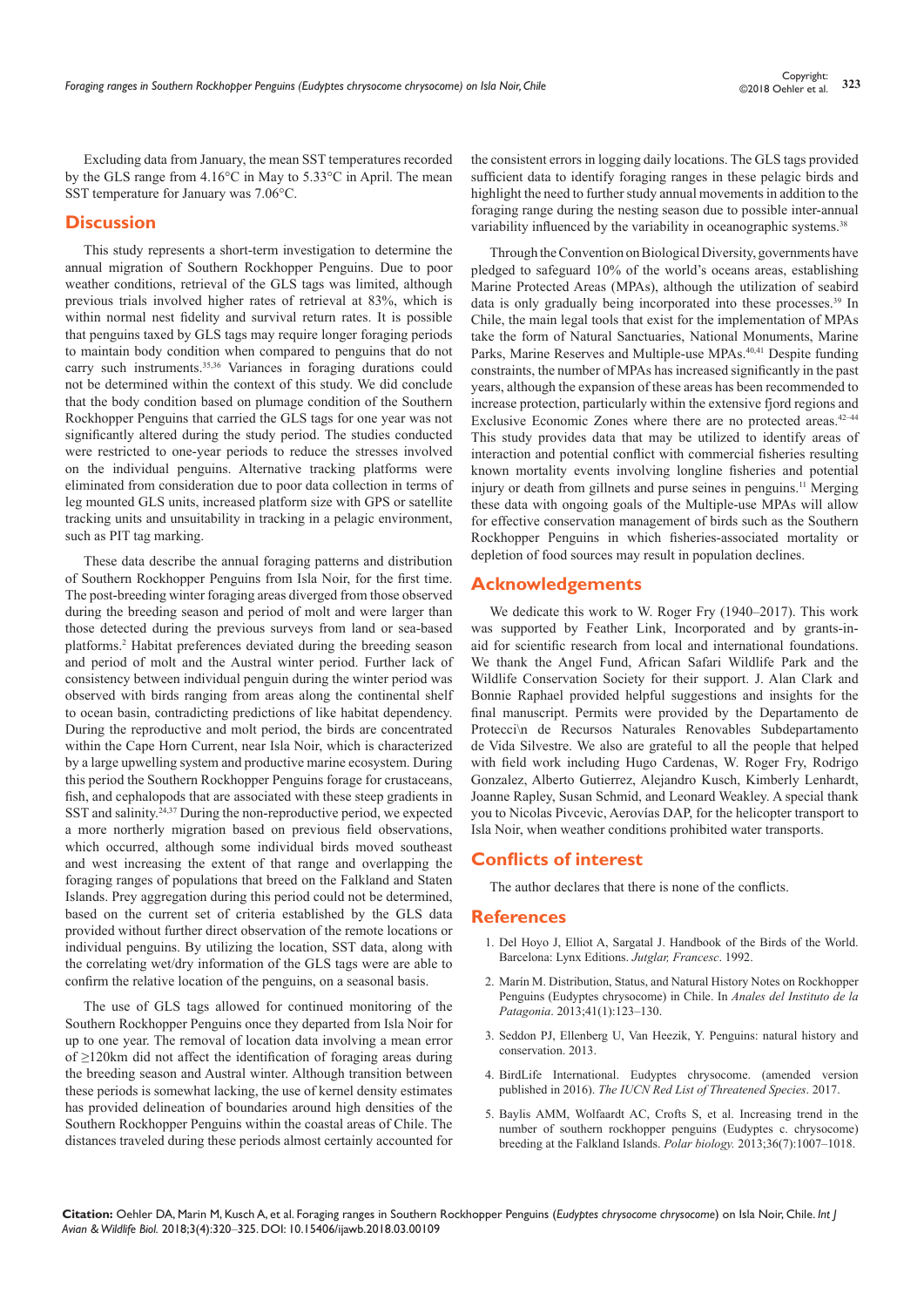- 6. Oehler DA, Pelikan S, Fry WR, et al. Status of crested penguin (Eudyptes spp.) populations on three islands in southern Chile. *The Wilson Journal of Ornithology*. 2008;120(3):575–581.
- 7. BirdLife International. Southern Rockhopper Penguins: a plan for research and conservation action to investigate and address population changes. Proceedings of an International Workshop, Edinburgh, 3–5 June 2008. 2010.
- 8. [Oehler DA, Fry WR, Weakley LA, et al. Rockhopper and Macaroni](http://www.bioone.org/doi/abs/10.1676/06-096.1)  [Penguin colonies absent from isla Recalada, Chile.](http://www.bioone.org/doi/abs/10.1676/06-096.1) *The Wilson Journal of Ornithology*[. 2017;119\(3\):502–506.](http://www.bioone.org/doi/abs/10.1676/06-096.1)
- 9. Ryan PG, Cooper J. Rockhopper Penguins and other marine life threatened by driftnet fisheries at Tristan da Cunha. *Oryx*. 1991;25(2):76–79.
- 10. [Barlow K, Boyd I, Croxall J, et al. Are penguins and seals in competition](https://link.springer.com/article/10.1007/s00227-001-0691-7)  [for Antarctic krill at South Georgia?](https://link.springer.com/article/10.1007/s00227-001-0691-7) *Marine Biology*. 2002;140(2):205– [213.](https://link.springer.com/article/10.1007/s00227-001-0691-7)
- 11. [Crawford R, Ellenberg U, Frere E, et al. Tangled and drowned: a global](https://www.int-res.com/abstracts/esr/v34/p373-396/)  [review of penguin bycatch in fisheries.](https://www.int-res.com/abstracts/esr/v34/p373-396/) *Endangered Species Research*. [2017;34:373–396.](https://www.int-res.com/abstracts/esr/v34/p373-396/)
- 12. [Ellis S, Croxall JP, Cooper J. Penguin Conservation Assessment and](http://www.unep-aewa.org/sites/default/files/document/south_africa2008_appendix1_2_0.pdf)  [Management Plan. Report from the Workshop, Cape Town, September](http://www.unep-aewa.org/sites/default/files/document/south_africa2008_appendix1_2_0.pdf)  1996. *[IUCN/SSC Conservation Breeding Specialist Group](http://www.unep-aewa.org/sites/default/files/document/south_africa2008_appendix1_2_0.pdf)*. 1998.
- 13. [Iizuka M, Katz J. Globalisation, sustainability and the role of institutions:](https://onlinelibrary.wiley.com/doi/abs/10.1111/tesg.12132)  [the case of the Chilean salmon industry.](https://onlinelibrary.wiley.com/doi/abs/10.1111/tesg.12132) *Tijdschrift voor economische en sociale geografie*[. 2015;106\(2\):140–153.](https://onlinelibrary.wiley.com/doi/abs/10.1111/tesg.12132)
- 14. Iriarte JL, González HE, Liu KK. Spatial and temporal variability of chlorophyll and primary productivity in surface waters of southern Chile (41.5–43 S). *Estuarine, Coastal and Shelf Science*. 2017;74(3):471–480.
- 15. Trathan PN, García[‐Borboroglu P, Boersma D, et al. Pollution,](https://onlinelibrary.wiley.com/doi/abs/10.1111/cobi.12349)  [habitat loss, fishing, and climate change as critical threats to](https://onlinelibrary.wiley.com/doi/abs/10.1111/cobi.12349)  penguins. *[Conservation Biology](https://onlinelibrary.wiley.com/doi/abs/10.1111/cobi.12349)*. 2015;29(1):31–41.
- 16. [Dehnhard N, Poisbleau M, Demongin L, et al. Survival of rockhopper](https://onlinelibrary.wiley.com/doi/abs/10.1002/aqc.2331)  [penguins in times of global climate change.](https://onlinelibrary.wiley.com/doi/abs/10.1002/aqc.2331) *Aquatic Conservation: [Marine and Freshwater Ecosystems](https://onlinelibrary.wiley.com/doi/abs/10.1002/aqc.2331)*. 2013;23(5):777–789.
- 17. [Clarke J, Emmerson LM, Otahal P. Environmental conditions and](https://www.int-res.com/articles/meps2006/310/m310p247.pdf)  [life history constraints determine foraging range in breeding Adélie](https://www.int-res.com/articles/meps2006/310/m310p247.pdf)  penguins. *[Marine Ecology Progress Series](https://www.int-res.com/articles/meps2006/310/m310p247.pdf)*. 2006;310:247–261.
- 18. [Thiebot JB, Cherel Y, Trathan PN, et al. Inter–population segregation](https://hal.archives-ouvertes.fr/hal-00558229/)  [in the wintering areas of macaroni penguins.](https://hal.archives-ouvertes.fr/hal-00558229/) *Marine Ecology Progress Series*[. 2011;421:279–290.](https://hal.archives-ouvertes.fr/hal-00558229/)
- 19. [Ancel A, Beaulieu M, Gilbert C. The different breeding strategies of](https://hal.archives-ouvertes.fr/hal-00789518/document)  penguins: a review. *[Comptes Rendus Biologies](https://hal.archives-ouvertes.fr/hal-00789518/document)*. 2013;336(1):1–12.
- 20. [Demongin L, Poisbleau M, Rey AR, et al. Geographical variation](https://link.springer.com/article/10.1007/s00300-009-0722-2)  [in egg size dimorphism in rockhopper penguins.](https://link.springer.com/article/10.1007/s00300-009-0722-2) *Polar Biology*. [2010;33\(4\):469–476.](https://link.springer.com/article/10.1007/s00300-009-0722-2)
- 21. [Pütz K, Ingham RJ, Smith JG, et al. Winter dispersal of rockhopper](https://www.int-res.com/abstracts/meps/v240/p273-284/)  [penguins Eudyptes chrysocome from the Falkland Islands and its](https://www.int-res.com/abstracts/meps/v240/p273-284/)  implications for conservation. *[Marine Ecology Progress Series](https://www.int-res.com/abstracts/meps/v240/p273-284/)*. [2002;240:273–284.](https://www.int-res.com/abstracts/meps/v240/p273-284/)
- 22. [Pütz K, Rey AR, Schiavini A, et al. Winter migration of rockhopper](https://link.springer.com/article/10.1007/s00300-006-0110-0)  [penguins \(Eudyptes c. chrysocome\) breeding in the Southwest Atlantic:](https://link.springer.com/article/10.1007/s00300-006-0110-0)  [is utilisation of different foraging areas reflected in opposing population](https://link.springer.com/article/10.1007/s00300-006-0110-0)  trends? *Polar Biology*[. 2006;29\(9\):735‒744.](https://link.springer.com/article/10.1007/s00300-006-0110-0)
- 23. Raya Ray A, Trathan P, Schiavini A. Inter $\Box$ annual variation in provisioning [behaviour of Southern Rockhopper Penguins Eudyptes chrysocome](https://onlinelibrary.wiley.com/doi/abs/10.1111/j.1474-919X.2007.00718.x)  [chrysocome at Staten Island, Argentina.](https://onlinelibrary.wiley.com/doi/abs/10.1111/j.1474-919X.2007.00718.x) *Ibis*. 2007;149(4):826‒835.
- 24. [Schiavini A, Rey AR. Long days, long trips: foraging ecology of female](https://www.int-res.com/articles/meps2004/275/m275p251.pdf)  [rockhopper penguins Eudyptes chrysocome chrysocome at Tierra del](https://www.int-res.com/articles/meps2004/275/m275p251.pdf)  Fuego. [Marine ecology progress series](https://www.int-res.com/articles/meps2004/275/m275p251.pdf). 2004;275: 251-262.
- 25. [Suazo CG, Cabezas LA, Moreno CA, et al. Seabird bycatch in Chile:](https://ww2.rspb.org.uk/community/getinvolved/b/albatross/archive/2015/03/01/seabird-bycatch-in-chile-impacts-and-reduction-strategies.aspx)  [a synthesis of its impacts and a review of strategies to contribute to the](https://ww2.rspb.org.uk/community/getinvolved/b/albatross/archive/2015/03/01/seabird-bycatch-in-chile-impacts-and-reduction-strategies.aspx)  [reduction of a global phenomenon.](https://ww2.rspb.org.uk/community/getinvolved/b/albatross/archive/2015/03/01/seabird-bycatch-in-chile-impacts-and-reduction-strategies.aspx) *Pacific Seabirds*. 2014;41(1-2):1-12.
- 26. [Boersma PD, Rebstock GA. Effects of double bands on Magellanic](https://onlinelibrary.wiley.com/doi/full/10.1111/j.1557-9263.2010.00277.x)  penguins. *[Journal of Field Ornithology](https://onlinelibrary.wiley.com/doi/full/10.1111/j.1557-9263.2010.00277.x)*. 2010;81(2):195–205.
- 27. [Gauthier–Clerc M, Gendner JP, Ribic CA, et al. Long–term effects of](https://www.ncbi.nlm.nih.gov/pubmed/15801593)  flipper bands on penguins. *[Proceedings of the Royal Society of London](https://www.ncbi.nlm.nih.gov/pubmed/15801593)  B: Biological Sciences*[. 2004;271\(Suppl 6\):S423‒S426.](https://www.ncbi.nlm.nih.gov/pubmed/15801593)
- 28. Jackson S, Wilson RP. The potential costs of flipper $\square$ bands to penguins. *Functional Ecology*. 2002;16(1):141-148.
- 29. Ratcliffe N, Takahashi A, Oulton C, et al. A leg-band for mounting [geolocator tags on penguins.](http://marineornithology.org/PDF/42_1/42_1_23_26.pdf) *Marine Ornithology*. 2014;42:23-26.
- 30. [Saraux C, Le Bohec C, Durant JM, et al](https://www.nature.com/articles/nature09630). Reliability of flipper-banded [penguins as indicators of climate change.](https://www.nature.com/articles/nature09630) *Nature*. 2011;469(7329):203– [206.](https://www.nature.com/articles/nature09630)
- 31. [Dugger KM, Ballard G, Ainley DG, et al. Effects of flipper bands](http://www.bioone.org/doi/abs/10.1642/0004-8038%282006%29123%5B858%3AEOFBOF%5D2.0.CO%3B2)  [on foraging behavior and survival of Adélie penguins \(](http://www.bioone.org/doi/abs/10.1642/0004-8038%282006%29123%5B858%3AEOFBOF%5D2.0.CO%3B2)*Pygoscelis adeliae*). *The Auk*[. 2006;123\(3\):858‒869.](http://www.bioone.org/doi/abs/10.1642/0004-8038%282006%29123%5B858%3AEOFBOF%5D2.0.CO%3B2)
- 32. Simeone A, Wilson RP, Knauf G, et al. Effects of attached data $\Box$ loggers [on the activity budgets of captive Humboldt penguins.](https://onlinelibrary.wiley.com/doi/abs/10.1002/zoo.10044) *Zoo Biology*. [2002;21\(4\):365‒373.](https://onlinelibrary.wiley.com/doi/abs/10.1002/zoo.10044)
- 33. [McMahon CR, Collier N, Northfield JK, et al. Taking the time to assess](https://www.ingentaconnect.com/content/ufaw/aw/2011/00000020/00000004/art00006)  [the effects of remote sensing and tracking devices on animals.](https://www.ingentaconnect.com/content/ufaw/aw/2011/00000020/00000004/art00006) *Animal [Welfare‒The UFAW Journal](https://www.ingentaconnect.com/content/ufaw/aw/2011/00000020/00000004/art00006)*. 2011;20(4):515‒521.
- 34. [Bost CA, Thiebot JB, Pinaud D, et al. Where do penguins go during the](http://rsbl.royalsocietypublishing.org/content/early/2009/05/14/rsbl.2009.0265)  inter-breeding period? Using geolocation to track the winter dispersion [of the macaroni penguin.](http://rsbl.royalsocietypublishing.org/content/early/2009/05/14/rsbl.2009.0265) *Biology Letters*. 2009;5(4):473-476.
- 35. [Bost CA, Charrassin JB, Clerquin Y, et al. Exploitation of distant](https://www.int-res.com/abstracts/meps/v283/p293-297/)  [marginal ice zones by king penguins during winter.](https://www.int-res.com/abstracts/meps/v283/p293-297/) *Marine Ecology Progress Series*[. 2004;283:293‒297.](https://www.int-res.com/abstracts/meps/v283/p293-297/)
- 36. [Watanuki Y, Mori Y, Naito Y. Adélie penguin parental activities and](https://link.springer.com/article/10.1007/BF00238194/)  [reproduction: effects of device size and timing of its attachment during](https://link.springer.com/article/10.1007/BF00238194/)  chick rearing period. *Polar Biology*. 1992;12(5):539–544.
- 37. [Clausen AP, Pütz K. Recent trends in diet composition and productivity](https://onlinelibrary.wiley.com/doi/full/10.1002/aqc.476)  [of gentoo, magellanic and rockhopper penguins in the Falkland](https://onlinelibrary.wiley.com/doi/full/10.1002/aqc.476)  Islands. *[Aquatic Conservation: Marine and Freshwater Ecosystems](https://onlinelibrary.wiley.com/doi/full/10.1002/aqc.476)*. [2002;12\(1\):51‒61.](https://onlinelibrary.wiley.com/doi/full/10.1002/aqc.476)
- 38. [Gosselin M, Lazareth CE, Ortlieb L. Sclerochronological studies in](http://www.bioone.org/doi/abs/10.2983/035.032.0331)  [the Humboldt current system, a highly variable ecosystem.](http://www.bioone.org/doi/abs/10.2983/035.032.0331) *Journal of Shellfish Research*[. 2013;32\(3\):867‒882.](http://www.bioone.org/doi/abs/10.2983/035.032.0331)
- 39. [Ronconi RA, Lascelles BG, Langham GM, et al.](https://www.sciencedirect.com/science/article/pii/S000632071200122X) The role of seabirds [in Marine Protected Area identification, delineation, and monitoring:](https://www.sciencedirect.com/science/article/pii/S000632071200122X)  [introduction and synthesis.](https://www.sciencedirect.com/science/article/pii/S000632071200122X) *Biological Conservation*. 2012;156:1-4.
- 40. [Castilla JC. La futura red chilena de parques y reservas marinas y los](http://rchn.biologiachile.cl/pdfs/1996/2/Castilla_1996.pdf)  [conceptos de conservación, preservación y manejo en la legislación](http://rchn.biologiachile.cl/pdfs/1996/2/Castilla_1996.pdf)  nacional. *[Revista Chilena de Historia Natural](http://rchn.biologiachile.cl/pdfs/1996/2/Castilla_1996.pdf)*. 1996;69(2):253‒270.
- 41. [Fernández M, Castilla JC. Marine conservation in Chile:](https://onlinelibrary.wiley.com/doi/full/10.1111/j.1523-1739.2005.00277.x)  [historical perspective, lessons, and challenges.](https://onlinelibrary.wiley.com/doi/full/10.1111/j.1523-1739.2005.00277.x) *Conservation Biology*. [2005;19\(6\):1752‒1762.](https://onlinelibrary.wiley.com/doi/full/10.1111/j.1523-1739.2005.00277.x)
- 42. [Gravestock P, Roberts CM, Bailey A. The income requirements of marine](https://www.sciencedirect.com/science/article/pii/S096456910700097X)  protected areas. *[Ocean & Coastal Management](https://www.sciencedirect.com/science/article/pii/S096456910700097X)*. 2008;51(3):272-283.